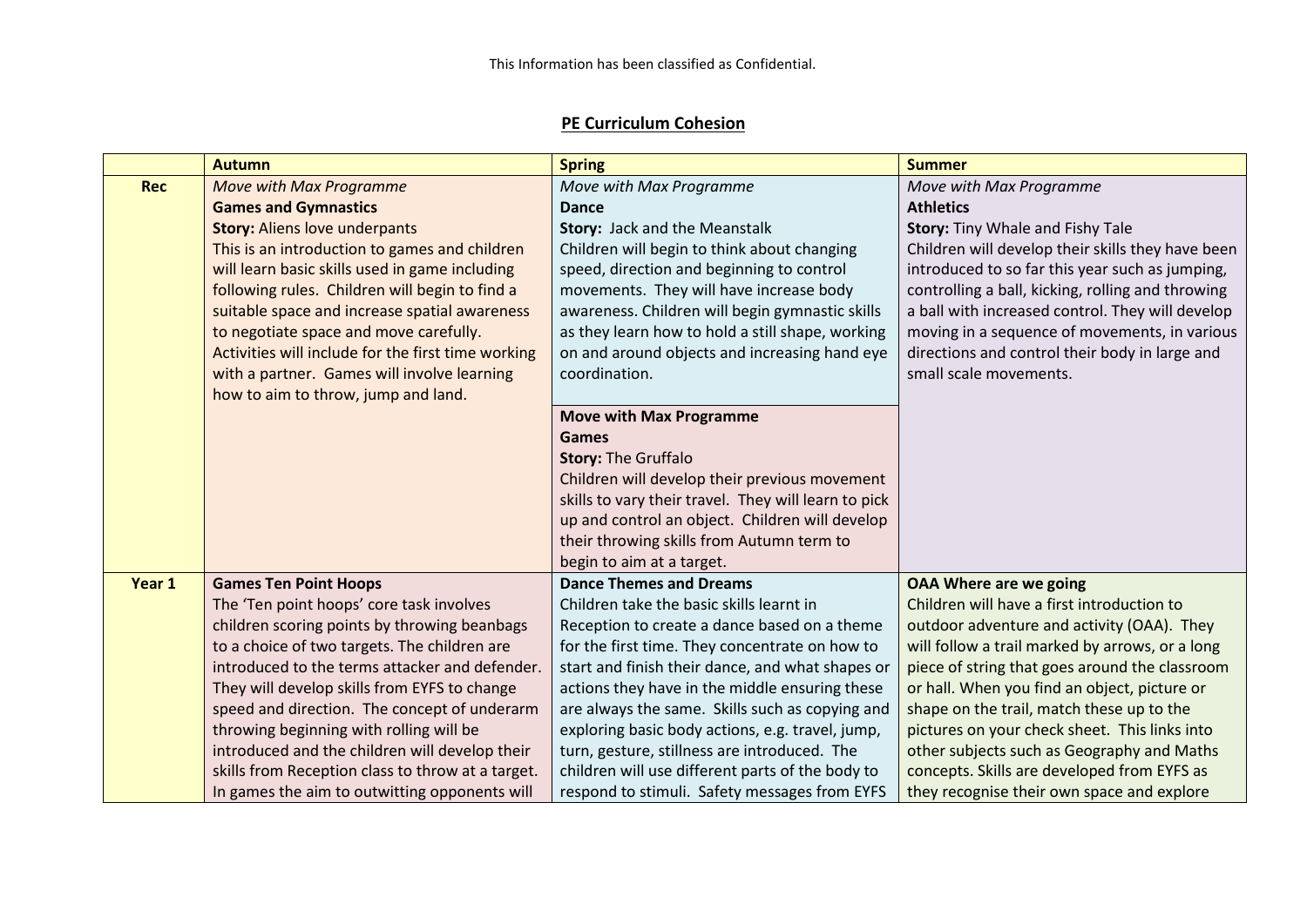|        | be introduced.                                                                                                                                                                                                                                                                                                                                                                                                                                                                                                                                                                                                                                                                                                                                                                               | are developed as children use a range of<br>movements, moving in all directions without<br>bumping into others. In their final performance<br>children will be able to compose and link<br>movement phrases to make simple dances<br>with clear beginning, middles and ends for the<br>first time.                                                                                                                                                                                                                                                                                                                                                                                                                                                                                                                                                                                       | finding different places.                                                                                                                                                                                                                                                                                                                                                                                                                                                                                                                                                                  |
|--------|----------------------------------------------------------------------------------------------------------------------------------------------------------------------------------------------------------------------------------------------------------------------------------------------------------------------------------------------------------------------------------------------------------------------------------------------------------------------------------------------------------------------------------------------------------------------------------------------------------------------------------------------------------------------------------------------------------------------------------------------------------------------------------------------|------------------------------------------------------------------------------------------------------------------------------------------------------------------------------------------------------------------------------------------------------------------------------------------------------------------------------------------------------------------------------------------------------------------------------------------------------------------------------------------------------------------------------------------------------------------------------------------------------------------------------------------------------------------------------------------------------------------------------------------------------------------------------------------------------------------------------------------------------------------------------------------|--------------------------------------------------------------------------------------------------------------------------------------------------------------------------------------------------------------------------------------------------------------------------------------------------------------------------------------------------------------------------------------------------------------------------------------------------------------------------------------------------------------------------------------------------------------------------------------------|
|        | <b>Gymnastics Making Shapes</b><br>The 'Making shapes' core task involves children<br>creating a gymnastic sequence. They will build<br>on the basic skills taught in EYFS to work on the<br>floor, mats and apparatus by linking two<br>gymnastic shapes through rolling, travelling or<br>jumping. The children will make straight<br>shapes on the mat and floor and travel cross<br>the mat in this position (log rolls, jumps,<br>sliding). They will be introduced to specific<br>gymnastic vocabulary to name the shapes they<br>make e.g. straddle sit, tuck jump, spider walks.<br>They will begin to use their bodies to roll in<br>different ways (egg rolls, bunny hop and<br>forward rolls) and work at different levels for<br>the first time to make shapes on the apparatus. | <b>Games Rollaball</b><br>The aim of the game is to score points by<br>rolling a ball underarm, over your opponent's<br>line. The game is played two against two. They<br>will continue to develop their skills using<br>underarm throwing from last term. The<br>children will be able to use a ball to pass it<br>around the body and begin to find different<br>ways to send a ball (e.g. rolling, pushing and<br>throwing). Ball skills from EYFS are developed<br>to find different ways to use their hand to<br>carry, hit or dribble a ball. The children will<br>become more body aware and retrieve and<br>stop a ball using different parts of the body.<br>The children will develop movement skills first<br>taught in EYFS to move forwards, backwards<br>and sideways. In games children will begin to<br>understand the concept of defending and<br>outwitting opponents. | <b>Athletics Honey Pot</b><br>In the 'Honey pot' core task children will build<br>on work from previous units and use them in a<br>game situation. They will be running in<br>different directions to pick up objects as<br>quickly as they can develop their control of<br>speeds. They will continue to manoeuvre<br>around objects safely whilst changing<br>directions. These skills will be used in small<br>games and races such as egg and spoon.<br>Children will play games involving movements<br>developed in EYFS such as walking, skipping or<br>jumping as fast as possible. |
| Year 2 | <b>Games Piggy in the Middle</b><br>The children will build on their knowledge of<br>games from Year 1 to play 'Piggy in the<br>Middle.' The core task involves throwing and<br>catching of a ball, revising underarm and the                                                                                                                                                                                                                                                                                                                                                                                                                                                                                                                                                                | <b>Dance: Cat Dance</b><br>The 'Cat dance' core task involves children<br>creating and performing short dances inspired<br>by the movement and behaviour of a house<br>(domestic) cat throughout the day. This is the                                                                                                                                                                                                                                                                                                                                                                                                                                                                                                                                                                                                                                                                    | <b>OAA: Gone Fishing</b><br>This is the second unit of Outdoor Adventure<br>Activities that the children will take part in at<br>KS1. Once again links can be made to<br>Geography and Maths work. The children must                                                                                                                                                                                                                                                                                                                                                                       |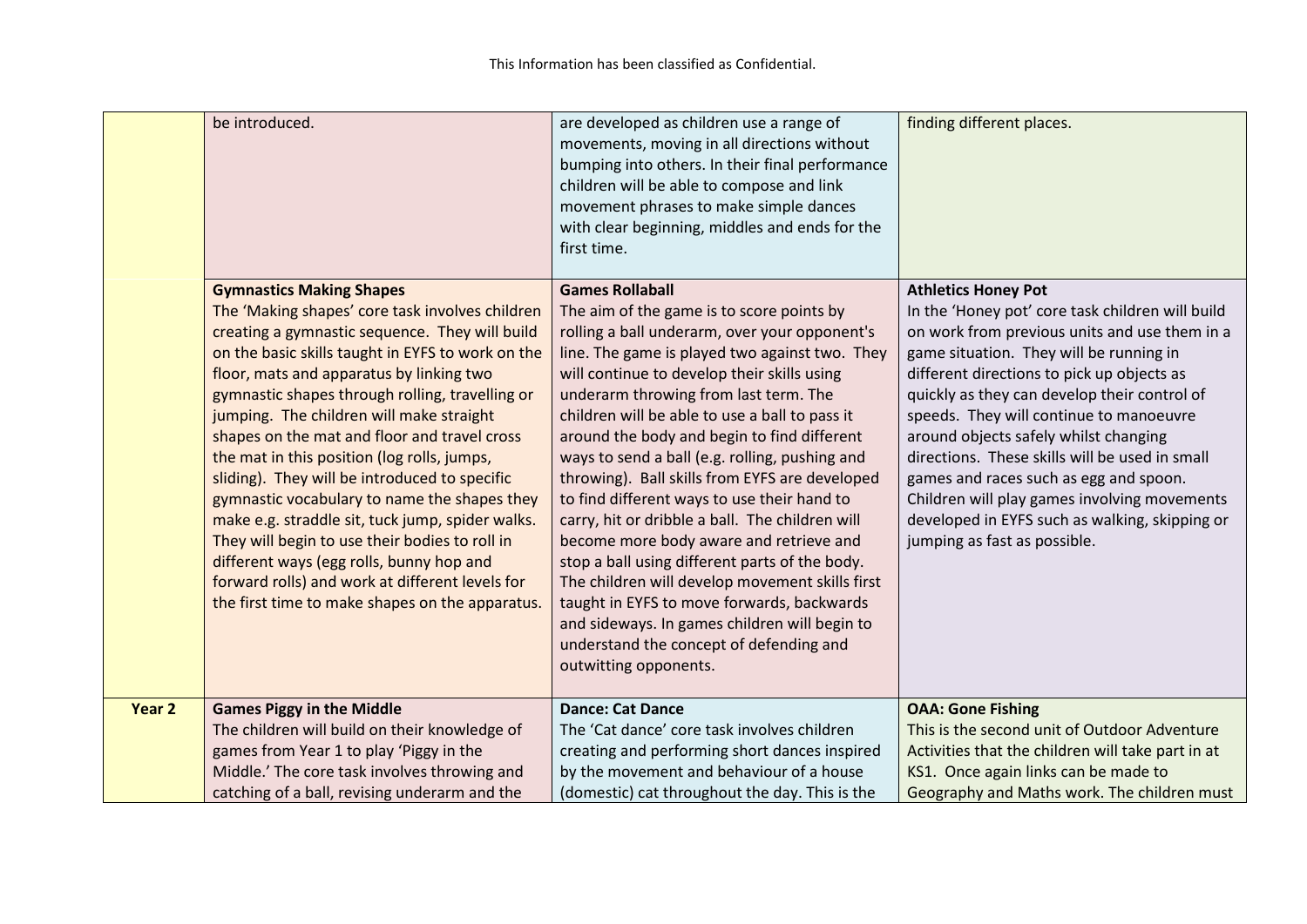| introduction of overarm throwing. Children<br>will begin to move in games using dodging and<br>swerving techniques. Children will develop<br>knowledge of tactical choices, playing against<br>opponents and think carefully about scoring<br>and follow rules.                                                                                                                                                                                                                                                                                                                                                                                                                                                                                                                                     | second unit of dance the children will have<br>taken part in. This unit gives greater<br>opportunity to explore and experiment with<br>ways of expressing ideas, moods and feelings<br>through movement. Working individually, in<br>pairs or threes, they compose a variety of cat-<br>like dance phrases that they link together to<br>create a dance to music. Children will look at<br>and respond to a facial expression with a<br>movement and express different moods. This<br>links to PSHE work on feelings. Also, children<br>begin to work in pairs and groups to develop<br>their own routines. Their final performance<br>should involve a beginning, middle and end.                                                                                                                                  | see how many things you can rescue from the<br>"river" without putting any part of your body,<br>including your hands, into the river area. Skills<br>from Year 1 are built upon as they follow a<br>simple map with apparatus marked as key<br>features.                                                                                                                                                                                                                                                                                                                                                                                                                |
|-----------------------------------------------------------------------------------------------------------------------------------------------------------------------------------------------------------------------------------------------------------------------------------------------------------------------------------------------------------------------------------------------------------------------------------------------------------------------------------------------------------------------------------------------------------------------------------------------------------------------------------------------------------------------------------------------------------------------------------------------------------------------------------------------------|---------------------------------------------------------------------------------------------------------------------------------------------------------------------------------------------------------------------------------------------------------------------------------------------------------------------------------------------------------------------------------------------------------------------------------------------------------------------------------------------------------------------------------------------------------------------------------------------------------------------------------------------------------------------------------------------------------------------------------------------------------------------------------------------------------------------|--------------------------------------------------------------------------------------------------------------------------------------------------------------------------------------------------------------------------------------------------------------------------------------------------------------------------------------------------------------------------------------------------------------------------------------------------------------------------------------------------------------------------------------------------------------------------------------------------------------------------------------------------------------------------|
| <b>Gymnastics: Families of actions</b><br>In this unit the children will develop on<br>previously taught aspects of gymnastics by<br>linking a roll, a balance, a jump and travel into<br>their own gymnastic sequence on floor, mats<br>and apparatus. The children will continue to<br>develop their balancing on large body parts<br>both at an individual level and with a partner.<br>Different types of jumps are explored and<br>children will be able to perform these in a<br>repeated sequence or perform three different<br>jumps in succession. Additional gymnastic<br>shapes to those learnt in Year 1 are performed<br>(straight, tuck, star, straddle, twisted) and a<br>greater variety of travelling movements are<br>developed (spider walks, bunny hops, walking,<br>skipping.) | <b>Games: Kick Rounders</b><br>In this unit children will build on skills<br>previously used in games in Year 1 such as<br>following rules and scoring. The feeder rolls the<br>ball to the kicker, who then kicks it into the<br>field which contains 4 hoops arranged in a<br>semi-circle. Children will develop kicking skills<br>to use different parts of the foot and learn the<br>skill of retrieving a ball. The children will<br>continue to develop ways of moving, Move<br>forwards, backwards and sideways. The aim<br>is for the kicker to kick the ball into the field,<br>pick up a bean bag and then run as far as<br>possible around the hoops before the<br>fielding team returns the ball to the feeder's<br>base. This will be their first introduction to a<br>game situation involving teams. | <b>Athletics: Colour Match</b><br>This core task develops skills developed earlier<br>in KS1 in previous games and athletics tasks.<br>The 'Colour match' core task involves children<br>throwing different pieces of equipment as<br>accurately as possible in order to hit targets.<br>The children work in groups of three and take it<br>in turns to be the thrower, scorer and collector.<br>The children are introduced to different<br>positions from which to throw the equipment<br>as well as using different arm positions.<br>Partner skills are developed as the children will<br>work together to throw and catch from<br>different heights and distances. |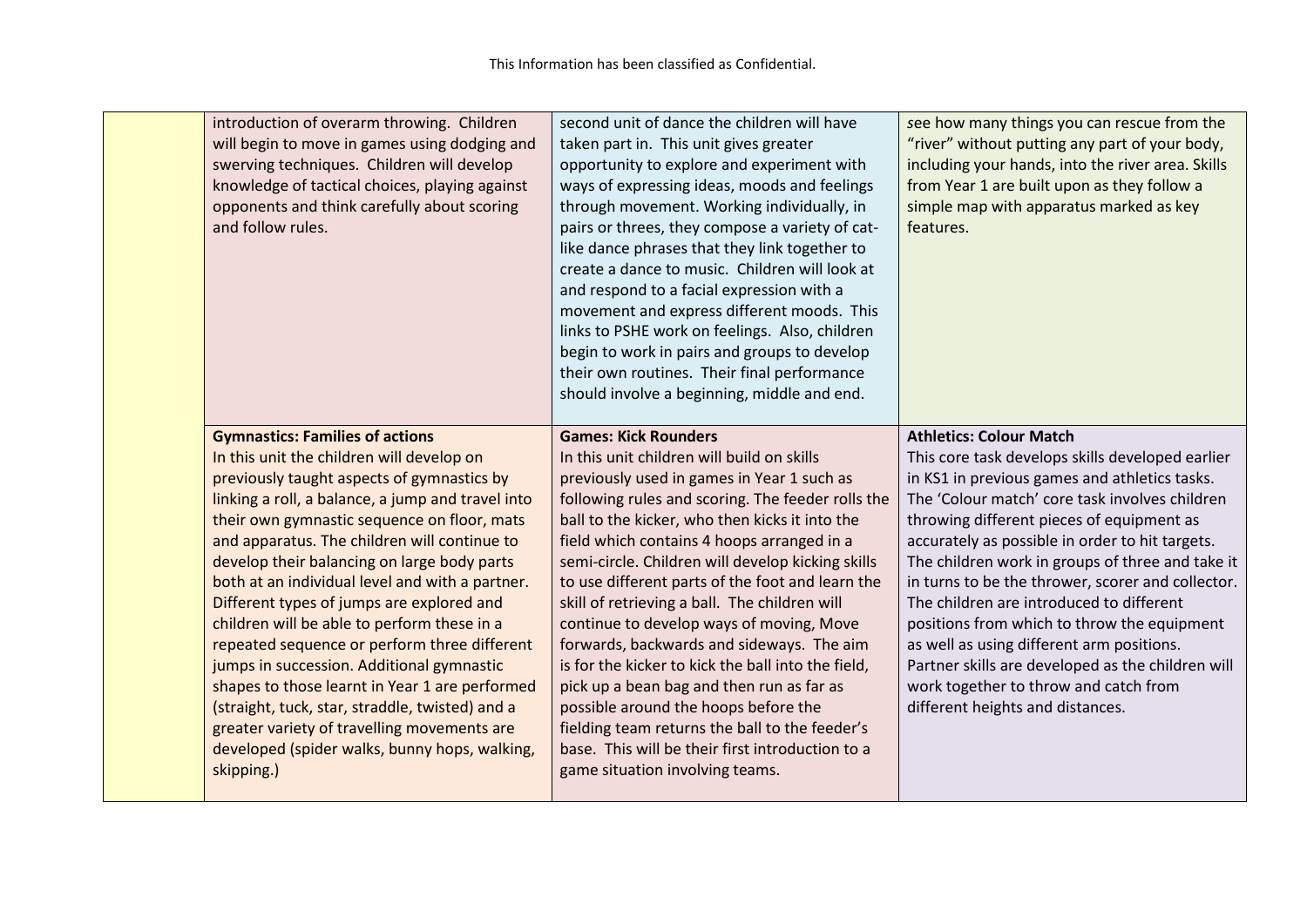| Year 3 | <b>Invasion Games: Three Touch Ball</b>           | <b>Dance: Round the clock</b>                    | <b>OAA Where am I?</b>                           |
|--------|---------------------------------------------------|--------------------------------------------------|--------------------------------------------------|
|        | The 'Three touch ball' core task involves         | The 'Round the clock' core task builds on skills | Children have previously used OAA skills in KS1. |
|        | children trying to score as many goals as         | from KS1 as the children create and perform as   | It links to Geography work. As children begin    |
|        | possible by passing a ball at least three times   | a group. The dance is inspired by clocks, their  | the KS2 unit they use a simple map of the        |
|        | before throwing it into a hoop. This links to the | mechanisms and the important times they          | school or playground but have increased the      |
|        | skills previously taught in Year 2 to send and    | mark throughout the day. The children            | controls. Team building skills are developed     |
|        | receive the ball to a partner. Types of passing   | continue from Year 2 to work individually to     | and the concept of planning out a task is        |
|        | are developed as children will be introduced to   | create short dances inspired by clock            | introduced. Team work skills can be applied to   |
|        | bounce pass, kicking and hitting. Children will   | mechanisms before beginning to work in small     | other games situations.                          |
|        | develop team games from Year 2 as games are       | groups to create short dances that express a     |                                                  |
|        | played in small groups, 3 or 4 verses 1.          | particular time of the day (e.g. waking up,      |                                                  |
|        |                                                   | lunchtime). They then draw these together into   |                                                  |
|        |                                                   | a final, whole-class performance. Children will  |                                                  |
|        |                                                   | use their skills from KS1 to use different parts |                                                  |
|        |                                                   | of their body, at varying levels and speeds to   |                                                  |
|        |                                                   | compose a short movement phrase based on         |                                                  |
|        |                                                   | clock mechanisms or movements. They will         |                                                  |
|        |                                                   | increase size, change speed and rhythm.          |                                                  |
|        |                                                   | Children to experiment with performing their     |                                                  |
|        |                                                   | dance in unison.                                 |                                                  |
|        |                                                   |                                                  |                                                  |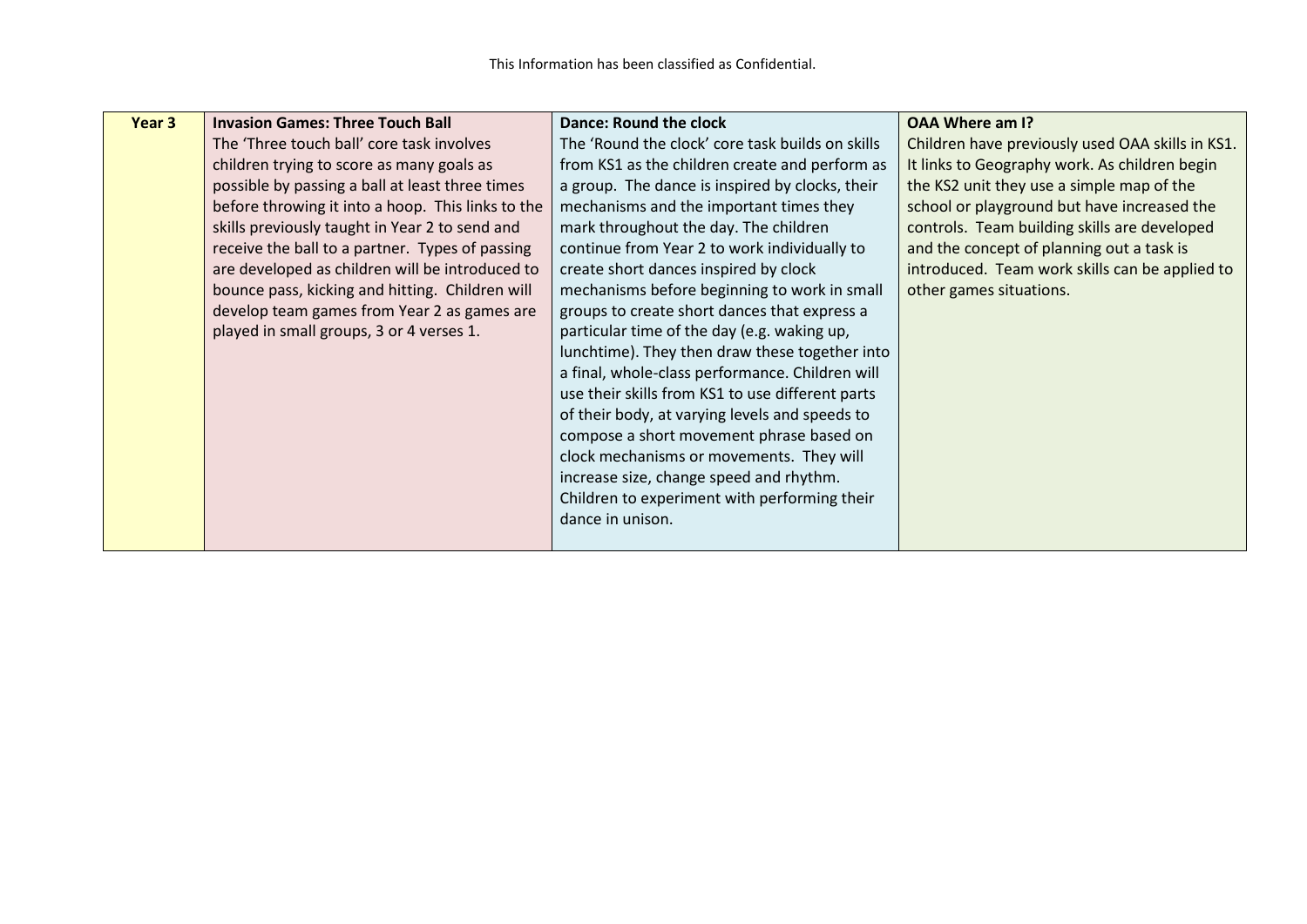|        | <b>Gymnastics: Balancing Act</b><br>The 'Balancing act' core task involves children<br>creating a gymnastic sequence with six actions<br>on floor, mats and apparatus. Children will<br>begin to use smaller body parts to balance as<br>well as balancing on apparatus to begin to<br>explore working at different levels. They will<br>begin to use a four point balance. Children will<br>develop the sequencing taught in Year 2 for<br>individual routines and incorporate an<br>entrance and exit to their routine as well as<br>begin to work with a partner.                                             | <b>Striking and Fielding Games: Run the Loop</b><br>(Rounders)<br>The 'Run the loop' core task builds on the skills<br>developed in the Year 2 Kick rounders unit. It<br>involves a team of four batters trying to score<br>points by striking the ball and running between<br>bases, and a team of four fielders trying to<br>retrieve, throw and catch the ball quickly and<br>accurately. Throwing and catching skills are<br>revisited and linked to starting to strike.<br>Children will have a greater understanding of<br>batting, bowling, fielding positions as well as<br>ways to score.                        | <b>Athletics: Off, Up and Away</b><br>This core task builds on KS1 skills as it involves<br>travelling, throwing and jumping to complete<br>tasks. The children begin to learn to move<br>freely within a space, change ways of travelling<br>including turning quickly to change direction.<br>The children will choose speeds that suit the<br>task. Skills from Year 2 are enhanced as they<br>throw with increasing difficulty and at different<br>targets.                                                                                                                                                        |
|--------|------------------------------------------------------------------------------------------------------------------------------------------------------------------------------------------------------------------------------------------------------------------------------------------------------------------------------------------------------------------------------------------------------------------------------------------------------------------------------------------------------------------------------------------------------------------------------------------------------------------|---------------------------------------------------------------------------------------------------------------------------------------------------------------------------------------------------------------------------------------------------------------------------------------------------------------------------------------------------------------------------------------------------------------------------------------------------------------------------------------------------------------------------------------------------------------------------------------------------------------------------|------------------------------------------------------------------------------------------------------------------------------------------------------------------------------------------------------------------------------------------------------------------------------------------------------------------------------------------------------------------------------------------------------------------------------------------------------------------------------------------------------------------------------------------------------------------------------------------------------------------------|
| Year 4 | <b>Invasion Games: On the Attack (Football or</b><br><b>Basketball</b> )<br>The 'On the attack' core task builds on skills<br>developed in KS1 and Year 3. It involves<br>children trying to score goals using throwing<br>and catching, kicking or striking techniques.<br>Passing techniques are developed as they will<br>progress from standing to moving passes with<br>different size balls. They will practise keeping<br>possession. Scoring skills are developed as<br>they consider the best positions for shooting.<br>As children build on team skills from Year 3<br>they begin to plan their role. | <b>Dance: Indian Delight</b><br>The 'Indian delight' core task develops work<br>previously completed in Year 3 as children<br>create a group dance inspired by the classical<br>Indian dance style.<br>Children will develop skills from Year 2 to work<br>on their ideas and gain inspiration from<br>watching Indian dances. In this dance style<br>there is a particular focus on exploring<br>movements of the hands. There is an increased<br>opportunity from Year 3 to develop partner<br>dances and linking movements. The children<br>begin to explore timing (canon and unison), use<br>of space and direction. | <b>OAA: Communication Challenge</b><br>In the second KS2 unit the children carry out<br>this task with a partner. The task involves<br>leading a partner around an area with a<br>blindfold. The person without a blindfold<br>should lead his or her partner around a safe<br>area given by the teacher. This unit develops<br>safety instructions from previous games units<br>in KS1 as children begin to work with a partner<br>safely.<br>Listening skills are developed as they follow<br>instructions from a partner. Children must<br>plan and discuss how to complete the task<br>without voice communication |
|        | <b>Gymnastics: Partner Work</b><br>The 'Partner work' core task involves children<br>developing skills from Year 3 to create a<br>gymnastic sequence on floor, mats and                                                                                                                                                                                                                                                                                                                                                                                                                                          | <b>Net and Wall Games: Target Baggers</b><br>The aim of the game is to score points by<br>getting a small soft ball to land in one of two<br>targets. The unit builds on work in Year 3 to                                                                                                                                                                                                                                                                                                                                                                                                                                | Athletics: Faster, Higher, Further<br>In this unit skills from KS1 and Year 3 are<br>developed as children work in small groups to<br>run, jump and throw. They will investigate and                                                                                                                                                                                                                                                                                                                                                                                                                                   |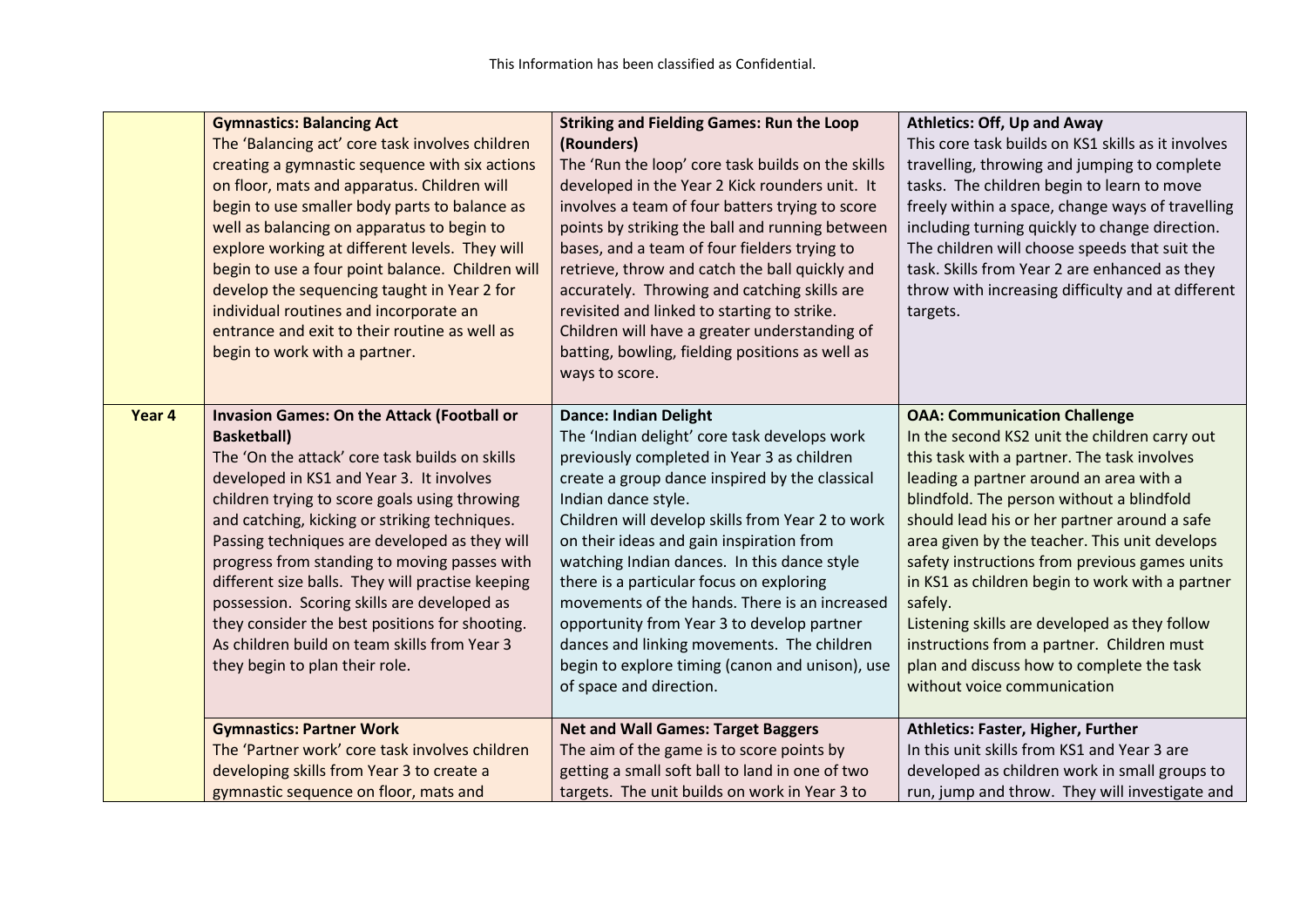|        | apparatus. Children focus on how they work<br>with a partner to perform actions together<br>accurately and consistently. They will begin to<br>use mirroring and matching with a partner<br>completing actions over, along, on and off<br>apparatus. Children will perform actions with<br>tension, control and extension. The children<br>will develop on work in Year 3 to use different<br>level and direction in their sequence. Routines<br>will involve the families of actions (travel,<br>balance, jump, roll) previously taught.                                                                                                                                                                                    | send and receive a ball, choosing different<br>ways to throw whilst moving forwards,<br>sideways and backwards efficiently. A deeper<br>understanding will be gained by the end of the<br>unit as children learn about playing against<br>opponents and choosing effective ways to<br>defend and attack.                                                                                                                                                                                                                           | compare the effectiveness of different styles of<br>running, jumping and throwing. Children will<br>run at short and longer distances, exploring the<br>pace required for the different distances. Five<br>types of jump are used. Building on Year 3<br>work throwing techniques are developed to<br>include using sling, pushing and pulling<br>techniques to throw.                                                                                                                                                      |
|--------|------------------------------------------------------------------------------------------------------------------------------------------------------------------------------------------------------------------------------------------------------------------------------------------------------------------------------------------------------------------------------------------------------------------------------------------------------------------------------------------------------------------------------------------------------------------------------------------------------------------------------------------------------------------------------------------------------------------------------|------------------------------------------------------------------------------------------------------------------------------------------------------------------------------------------------------------------------------------------------------------------------------------------------------------------------------------------------------------------------------------------------------------------------------------------------------------------------------------------------------------------------------------|-----------------------------------------------------------------------------------------------------------------------------------------------------------------------------------------------------------------------------------------------------------------------------------------------------------------------------------------------------------------------------------------------------------------------------------------------------------------------------------------------------------------------------|
| Year 5 | <b>Invasion Games: End Zone (Hockey)</b><br>In this unit, a different game situation is<br>explored to previous years as they are<br>introduced to hockey. The aim of the core task<br>is to pass the ball to a nominated player in the<br>end zone of a pitch. Rolling skills from KS1 are<br>developed as the children pass and receiving<br>using a hockey stick. They will be taught to<br>hold the stick correctly and pass and stop using<br>their stick. Work on changing speed and<br>direction from lower KS2 is extended as they<br>use equipment to perform this whilst dribbling<br>around obstacles. Work from lower KS2 on<br>planning tactics, roles within the team and<br>ways to score are also developed. | Dance: What's So Funny<br>Create and perform dances based on<br>characters and narrative building on skills from<br>Year 2 and lower KS2. They will use the dance<br>idea 'Welcome to the House of Fun'. The dance<br>should have two or three sections. Children<br>will develop characters from a range of stimuli.<br>They will create dance motifs for character and<br>dramatic effect. They will develop and vary<br>dance phrases using canon, unison, repetition,<br>and change of direction, level, speed and<br>pathway. | <b>OAA: Safely Across</b><br>This unit builds on Year 4 as children move<br>from working with a single partner to a team of<br>5. Additional equipment is introduced and<br>working together, you must get the whole<br>team and the equipment safely across the<br>"river" / "swamp" to avoid anyone "falling in".<br>Use the equipment (spots, carpet squares,<br>crates) to act as stepping stones to get you to<br>the other side. Problem solving skills are<br>developed as well as speaking and listening<br>skills. |
|        | <b>Gymnastics: Acrobatic Gymnastics</b><br>Within this gymnastics unit previous skills are<br>brought together to perform a pair sequence<br>on floor, mats and apparatus that includes<br>three basic acrobatic balances (a part-weight                                                                                                                                                                                                                                                                                                                                                                                                                                                                                     | <b>Striking and Fielding Games: Runners (Cricket)</b><br>Another game, cricket, will be explored during<br>this unit. The aim of this game is for a pair<br>(one batter and one runner) to score as many<br>runs as possible. This builds on work from Year                                                                                                                                                                                                                                                                        | <b>Athletics: Three Jump Challenge</b><br>This unit builds on the athletics taught in Year 4<br>with a focus on jumping skills. The 'Three jump<br>challenge' core task involves children selecting<br>and performing three consecutive jumps with                                                                                                                                                                                                                                                                          |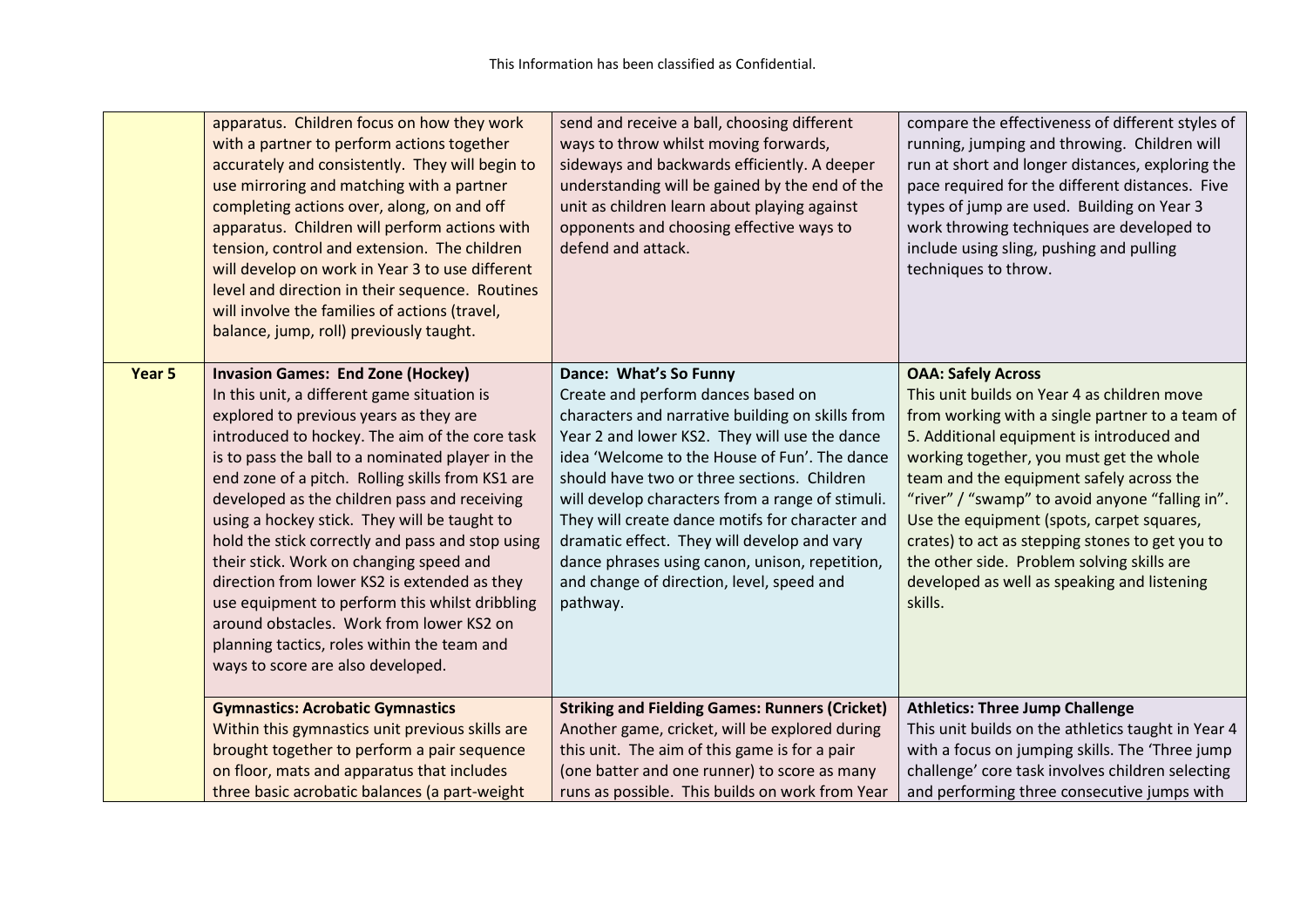|        | bearing balance, counter-tension and a<br>counter-balance) and up to six other actions.<br>Skills developed within the unit centre on part<br>weight bearing balances with varying base<br>options. Balances are paired and performed<br>face to face and facing a different direction to a<br>partner. Children will perform in canon for the<br>first time.                                                                                                                                                           | 3 to develop batting skills, including<br>preparation, the grip, hitting and following<br>through. Bowling skills are developed from<br>Year 3 as children begin to bowl over arm.<br>Tactics in fielding techniques are explored for<br>intercepting, stopping, catching and throwing<br>the ball.                                                                                                                                                                                                                                        | the aim of travelling as far as possible.<br>Children will consolidate basic jumps and learn<br>to land correctly. Maths skills will be applied<br>when measuring and recording the distance<br>travelled in the different combinations. They<br>will begin to combine jumps from a starting<br>position and use a run up.                                                                                                                                                                                                                                                                                                                                                                                                 |
|--------|-------------------------------------------------------------------------------------------------------------------------------------------------------------------------------------------------------------------------------------------------------------------------------------------------------------------------------------------------------------------------------------------------------------------------------------------------------------------------------------------------------------------------|--------------------------------------------------------------------------------------------------------------------------------------------------------------------------------------------------------------------------------------------------------------------------------------------------------------------------------------------------------------------------------------------------------------------------------------------------------------------------------------------------------------------------------------------|----------------------------------------------------------------------------------------------------------------------------------------------------------------------------------------------------------------------------------------------------------------------------------------------------------------------------------------------------------------------------------------------------------------------------------------------------------------------------------------------------------------------------------------------------------------------------------------------------------------------------------------------------------------------------------------------------------------------------|
| Year 6 | <b>Invasion Games: Wide Attack</b><br>The 'Wide attack' core task consolidates skills<br>taught across KS2. They will play games using a<br>netball, basketball, football or hockey ball.<br>Team work develops from Year 5 as they<br>organise their own teams to play small sided<br>games. The children will consolidate skills of<br>sending, receiving and travelling with the ball<br>whilst using acceleration to outwit opponents.<br>They play different games - complex tag and a<br>variety of target games. | <b>Dance: Making the Grade</b><br>In the final dance unit the 'Making the grade'<br>core task sees the children create and perform<br>a group dance that portrays the routines and<br>emotions involved in taking tests or exams. The<br>final performance extends the work from Year<br>5 to be made up of five sections and uses a<br>chair as a prop. Children will work both<br>individually or in a pair to create an 8 count<br>phrase for different sections of the dance.<br>They will introduce an exit move to end a<br>section. | <b>OAA: Beat the clock and Electric Fence</b><br>This is the final OAA unit. Skills from previous<br>KS2 OAA units are revisited as the children<br>complete an orienteering course in a given<br>time. The children work in pairs or small groups<br>to complete the task. Children have an<br>increased number of controls to find in the<br>quickest time. Children build on<br>communication skills to plan and try out<br>strategies before beginning the challenge. This<br>links to Geography work as children will<br>orientate a map of the whole school site, with<br>16 controls marked on, each control could be a<br>punch, stamp, sticker or symbol. Children will<br>complete the task within a time limit. |
|        | <b>Gymnastics: Group Dynamics</b>                                                                                                                                                                                                                                                                                                                                                                                                                                                                                       | Net and Wall Games: Long, thin, Short, Fat                                                                                                                                                                                                                                                                                                                                                                                                                                                                                                 | <b>Athletics: Distance Challenge</b>                                                                                                                                                                                                                                                                                                                                                                                                                                                                                                                                                                                                                                                                                       |
|        | The 'Group dynamics' core task is the final unit                                                                                                                                                                                                                                                                                                                                                                                                                                                                        | (Tennis)<br>The 'Long and thin or short and fat' core task                                                                                                                                                                                                                                                                                                                                                                                                                                                                                 | This core task involves skills previously taught                                                                                                                                                                                                                                                                                                                                                                                                                                                                                                                                                                                                                                                                           |
|        | of gymnastics. It involves children working in<br>larger groups, of four to six, to create and                                                                                                                                                                                                                                                                                                                                                                                                                          | develops skills previously taught in Year 5 and                                                                                                                                                                                                                                                                                                                                                                                                                                                                                            | in KS2 as the children will be travelling,<br>throwing and jumping to complete tasks. By                                                                                                                                                                                                                                                                                                                                                                                                                                                                                                                                                                                                                                   |
|        | perform a sequence that shows their                                                                                                                                                                                                                                                                                                                                                                                                                                                                                     | is the final games unit. It teaches a new way to                                                                                                                                                                                                                                                                                                                                                                                                                                                                                           | the end of the unit children will be proficient at                                                                                                                                                                                                                                                                                                                                                                                                                                                                                                                                                                                                                                                                         |
|        | knowledge of gymnastic actions and                                                                                                                                                                                                                                                                                                                                                                                                                                                                                      | strike as children use tennis shots to strike a                                                                                                                                                                                                                                                                                                                                                                                                                                                                                            | running at different speeds and be able to                                                                                                                                                                                                                                                                                                                                                                                                                                                                                                                                                                                                                                                                                 |
|        | compositional principles. They will recap skills                                                                                                                                                                                                                                                                                                                                                                                                                                                                        | ball accurately at targets, moving their                                                                                                                                                                                                                                                                                                                                                                                                                                                                                                   | maintain a steady pace. They will demonstrate                                                                                                                                                                                                                                                                                                                                                                                                                                                                                                                                                                                                                                                                              |
|        | from Year 5 developing their pair balances -                                                                                                                                                                                                                                                                                                                                                                                                                                                                            | opponent around the court in order to create                                                                                                                                                                                                                                                                                                                                                                                                                                                                                               | a range of throwing techniques to those used                                                                                                                                                                                                                                                                                                                                                                                                                                                                                                                                                                                                                                                                               |